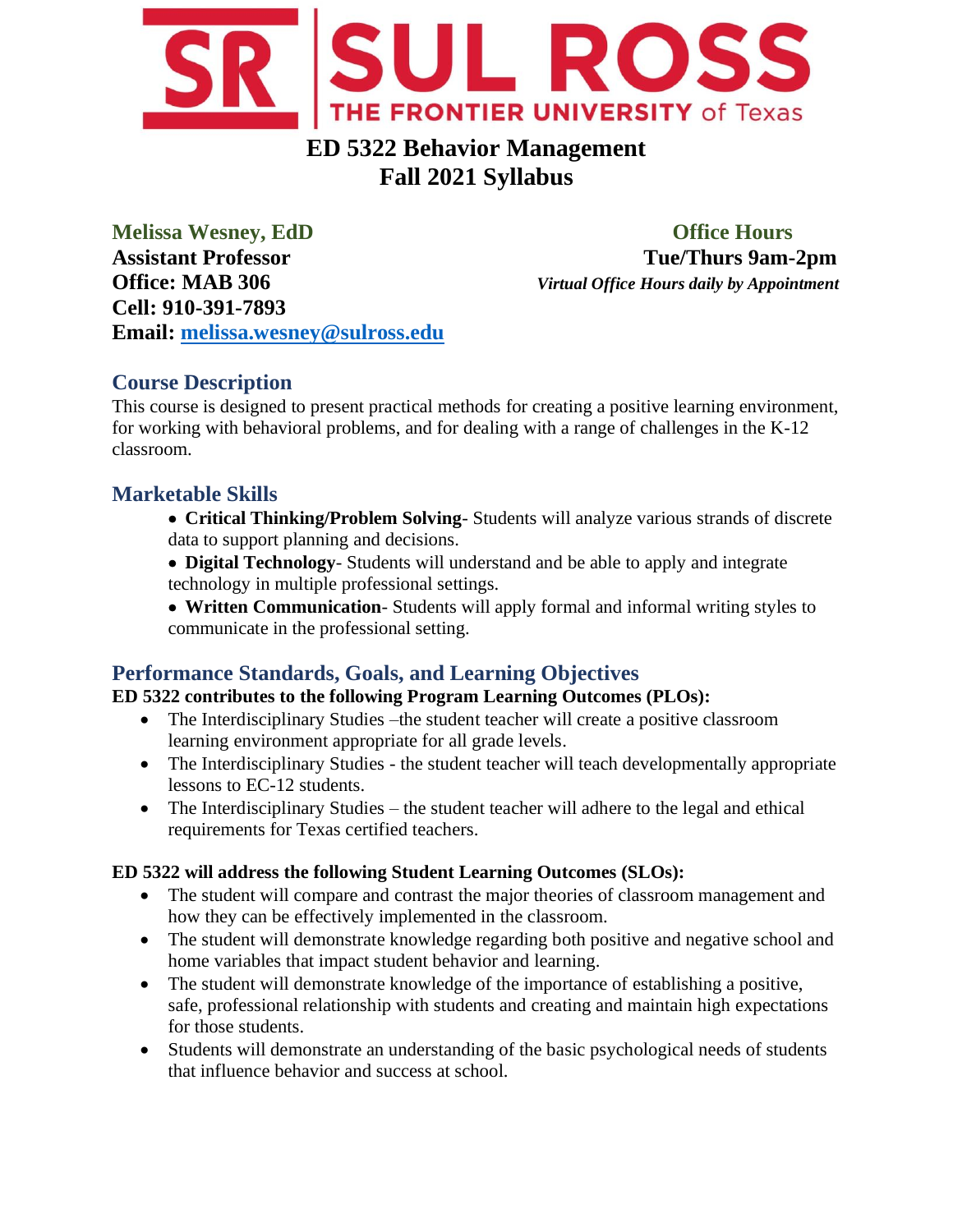• Students will identify characteristics of potential students that may be at-risk or special needs. Students will demonstrate an understanding of the importance of creating supportive relationships with students, colleagues, parents, and community.

#### **TExES COMPETENCIES ADDRESSED:**

#### *DOMAIN II - Creating A Positive, Productive Classroom Environment*

Competency 005: The teacher knows how to establish a classroom climate that fosters learning, equity and excellence and uses this knowledge to create a physical and emotional environment that is safe and productive. The beginning teacher:

- Uses knowledge of the unique characteristics and needs of students at different developmental levels to establish a positive, productive classroom environment (e.g., encourages cooperation and sharing among younger students; provides middle-level students with opportunities to collaborate with peers; encourages older students' respect for the community and the people in it).
- Establishes a classroom climate that emphasizes collaboration and supportive interactions, respect for diversity and individual differences and active engagement in learning by all students.
- Analyzes ways in which teacher-student interactions and interactions among students impact classroom climate and student learning and development.
- Presents instruction in ways that communicate the teacher's enthusiasm for learning.
- Uses a variety of means to convey high expectations for all students.
- Knows characteristics of physical spaces that are safe and productive for learning, recognizes the benefits and limitations of various arrangements of furniture in the classroom and applies strategies for organizing the physical environment to ensure physical accessibility and facilitate learning various instructional contents.
- Creates a safe, nurturing and inclusive classroom environment that addresses students' emotional needs and respects students' rights and dignity.

Competency 006: The teacher understands strategies for creating an organized and productive learning environment and for managing student behavior. The beginning teacher:

- Analyzes the effects of classroom routines and procedures on student learning, and knows how to establish and implement age-appropriate routines and procedures to promote an organized and productive learning environment.
- Demonstrates an understanding of how young children function in groups and designs group activities that reflect a realistic understanding of the extent of young children's ability to collaborate with others.
- Organizes and manages group activities that promote students' ability to work together cooperatively and productively, assume responsible roles and develop collaborative skills and individual accountability.
- Recognizes the importance of creating a schedule for young children that balances restful and active movement activities and that provides large blocks of time for play, projects, and learning centers.
- Schedules activities and manages time in ways that maximize student learning, including using effective procedures to manage transitions; to manage materials, supplies and technology; and to coordinate the performance of non-instructional duties (e.g. taking attendance) with instructional activities.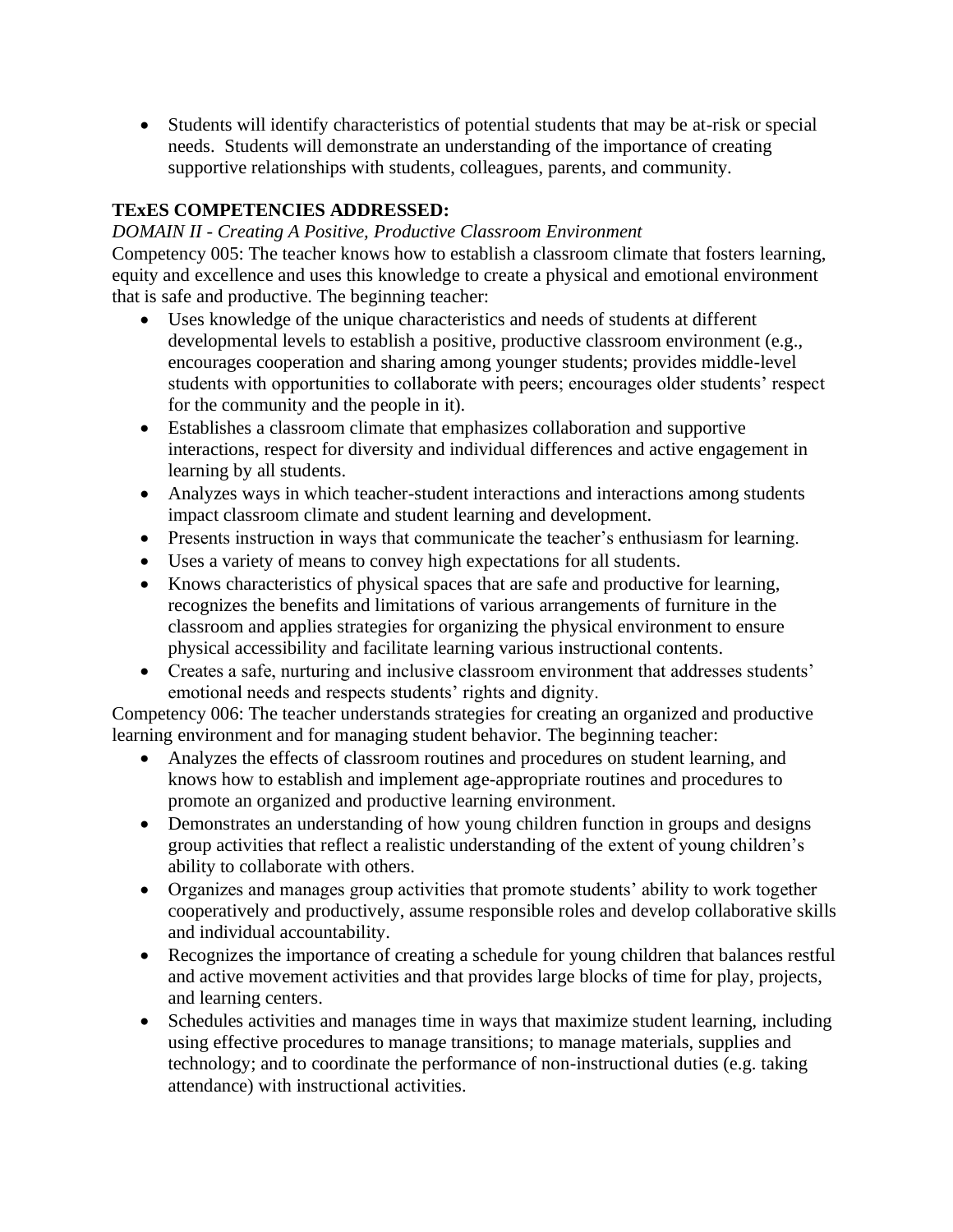- Uses technological tools to perform administrative tasks such as taking attendance, maintaining grade books, and facilitating communication.
- Works with volunteers and paraprofessionals to enhance and enrich instruction and applies procedures for monitoring the performance of volunteers and paraprofessionals in the classroom.
- Applies theories and techniques related to managing and monitoring student behavior.
- Demonstrates awareness of appropriate behavior standards and expectations for students at various developmental levels.

#### *DOMAIN III*

Competency 008: The teacher provides appropriate instruction that actively engages students in the learning process. The beginning teacher:

- Employs various instructional techniques (e.g., discussion, inquiry, problem solving) and varies teacher and student roles in the instructional process and provides instructional techniques (e.g., discussion, inquiry, problem solving) and varies teacher and student roles in the instructional process and provides instruction that promotes intellectual involvement and active student engagement and learning.
- Applies various strategies to promote student engagements and learning (e.g., by structuring lessons effectively, using flexible instructional groupings, pacing lessons flexibly in response to student needs, including wait time).
- Presents content to students in ways that are relevant and meaningful and that link with students' prior knowledge and experience.
- Applies criteria for evaluating the appropriateness of instructional activities, materials, resources and technologies for students with varies characteristics and needs. ● Engages in continuous monitoring of instructional effectiveness.
- Applies knowledge of different types of motivation (i.e., internal, external) and factors affecting student motivation.

#### *DOMAIN IV – Fulfilling Professional Roles and Responsibilities*

Competency 011: The teacher understands the importance of family involvement in children's education and knows how to interact and communicate effectively with families. The beginning teacher:

- Applies knowledge of appropriate ways (including electronic communication) to work and communicate effectively with families in various situations.
- Engages families, parents, guardians and other legal caregivers in various aspects of the educational program.
- Interacts appropriately with families, including those that have diverse characteristics, backgrounds and needs.
- Communicates effectively with families on a regular basis (e.g., to share information about student's progress) and responds to their concerns.
- Conducts effective conferences with parents, guardians and other legal caregivers.
- Effectively uses family support resources (e.g., community, interagency) to enhance family involvement in student learning.

Competency 013: The teacher understands and adheres to legal and ethical requirements for educators and in knowledgeable of the structure of education in Texas. The beginning teacher: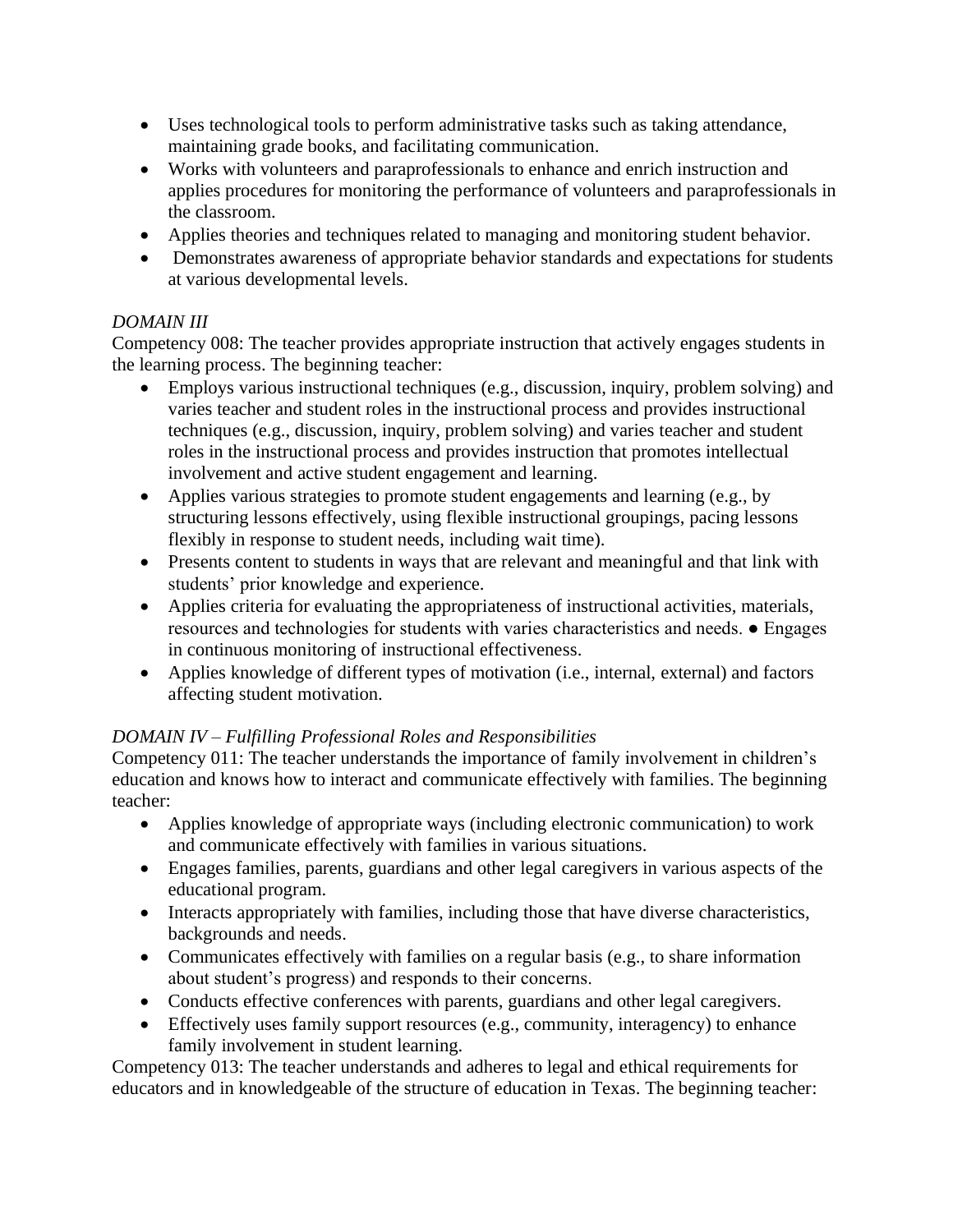- Knows legal requirements for educators (e.g., those related to special education, students' and families' rights, student discipline, equity, child abuse) and adheres to legal guidelines in education related situations.
- Knows and adheres to legal and ethical requirements regarding the use of educational resources and technologies (e.g., copyright, Fair Use, data security, privacy, acceptable use policies).
- Applies knowledge of ethical guidelines for educators in Texas (e.g., those related to confidentiality, interactions with students and others in the school community), including policies and procedures described in the Code of Ethics and Standard Practices for Texas Educators.
- Follows procedures and requirements for maintaining accurate student records.
- Understands the importance of and adheres to requires procedures for administering state and district-mandated assessments.
- Uses knowledge of the structure of the state education system, including relationships among campus, local, and state components, to seek information assistance. Advocates for students and for the profession in various situations.

## **Required Text**

Jones and Jones (2021) Comprehensive Classroom Management: Creating Community of Support and Solving Problems. 12th edition. Pearson. ISBN 13: 9780136641094

## **Course Assignments**

All assignment details/description can be found in Blackboard.

- Introduction Video 10pts
- 10 Chapter Quizzes worth 100pts each
- 10 Chapter Discussions worth 25pts each
- Mid-Term Assignment worth 100pts
- Final Assignment worth 100pts

#### **TOTAL POINTS: 1460** The **grading policy** for this course is as follows:

 $A = 90\%$  or higher  $B = 80 - 89\%$  $C = 70 - 79\%$  $D = 60 - 69\%$  $F =$ Below 60%

| Assignments are due by midnight of the due date. Late work will not be accepted. |                           |                 |
|----------------------------------------------------------------------------------|---------------------------|-----------------|
| <b>Module</b>                                                                    | <b>Assignments</b>        | <b>Due Date</b> |
| <b>Welcome to Class</b>                                                          | • Read Syllabus           | August 30th     |
|                                                                                  | <b>Explore Blackboard</b> |                 |
|                                                                                  | <b>Introduction Video</b> |                 |

## **Course Assignments & Schedule**

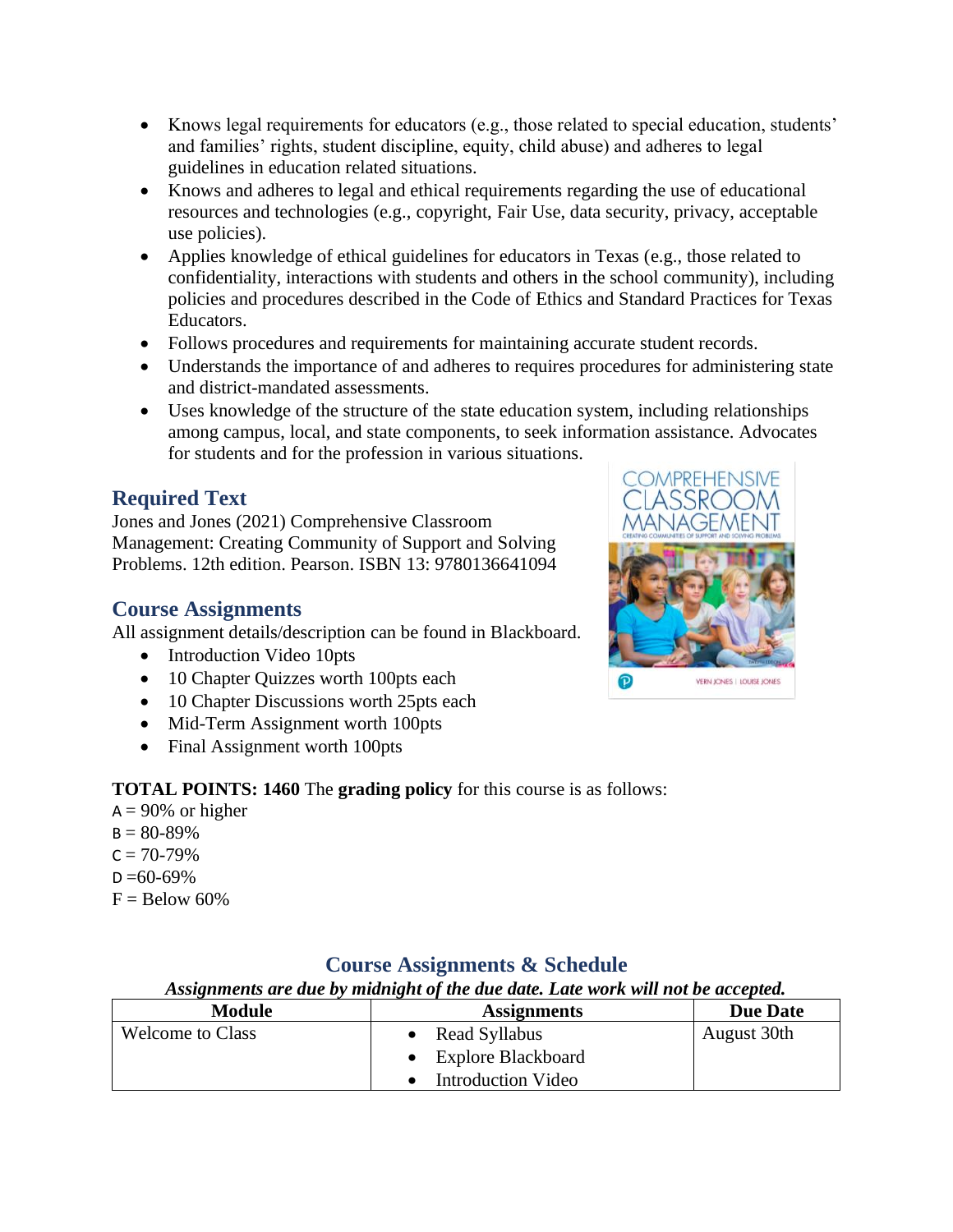| Module 1: Classroom                  | Read Chapter 1 & Preview<br>$\bullet$          | September 7th  |
|--------------------------------------|------------------------------------------------|----------------|
| Management in Perspective            | <b>Chapter PowerPoint</b>                      |                |
|                                      | Chapter 1 Quiz<br>٠                            |                |
|                                      | <b>Chapter 1 Discussion Board</b><br>٠         |                |
| Module 2: Understanding              | Read Chapter 2 & Preview<br>$\bullet$          | September 13th |
| Students' Basic Psychological        | <b>Chapter PowerPoint</b>                      |                |
| <b>Needs</b>                         | Chapter 2 Quiz<br>٠                            |                |
|                                      | <b>Chapter 2 Discussion Board</b><br>٠         |                |
| Module 3: Establishing Positive      | Read Chapter 3 & Preview<br>$\bullet$          | September 20th |
| <b>Student-Teacher Relationships</b> | <b>Chapter PowerPoint</b>                      |                |
|                                      | Chapter 3 Quiz                                 |                |
|                                      | <b>Chapter 3 Discussion Board</b><br>$\bullet$ |                |
| Module 4: Creating Positive          | Read Chapter 4 & Preview<br>$\bullet$          | September 27th |
| Peer Relationships                   | <b>Chapter PowerPoint</b>                      |                |
|                                      | Chapter 4 Quiz<br>٠                            |                |
|                                      | <b>Chapter 4 Discussion Board</b><br>٠         |                |
| Module 5: Working with               | Read Chapter 5 & Preview<br>$\bullet$          | October 4th    |
| <b>Family Members</b>                | <b>Chapter PowerPoint</b>                      |                |
|                                      | Chapter 5 Quiz                                 |                |
|                                      | <b>Chapter 5 Discussion Board</b><br>$\bullet$ |                |
| Mid-Term                             | <b>Classroom Management Plan</b><br>٠          | October 18th   |
| Module 6: Developing                 | Read Chapter 6 & Preview<br>$\bullet$          | October 25th   |
| <b>Standards for Classroom</b>       | <b>Chapter PowerPoint</b>                      |                |
| <b>Behavior</b>                      | Chapter 6 Quiz<br>٠                            |                |
|                                      | <b>Chapter 6 Discussion Board</b><br>٠         |                |
| Module 7: Enhancing Students'        | Read Chapter 7 & Preview<br>$\bullet$          | November 1st   |
| Motivation to Learn                  | <b>Chapter PowerPoint</b>                      |                |
|                                      | Chapter 7 Quiz                                 |                |
|                                      | <b>Chapter 7 Discussion Board</b>              |                |
| Module 8: Responding to              | Read Chapter 8 & Preview<br>٠                  | November 8th   |
| Behavior that Disrupts the           |                                                |                |
|                                      | <b>Chapter PowerPoint</b>                      |                |
| <b>Learning Process</b>              | Chapter 8 Quiz                                 |                |
|                                      | <b>Chapter 8 Discussion Board</b><br>$\bullet$ |                |
| Module 9: Using Problem              | Read Chapter 9 & Preview<br>$\bullet$          | November 15th  |
| Solving to Resolve Behavior          | <b>Chapter PowerPoint</b>                      |                |
| Problems                             | Chapter 9 Quiz<br>٠                            |                |
|                                      | <b>Chapter 9 Discussion Board</b><br>٠         |                |
| Module 10: Developing                | Read Chapter 10 & Preview<br>$\bullet$         | November 22nd  |
| <b>Individual Behavior Change</b>    | <b>Chapter PowerPoint</b>                      |                |
| Plans                                | Chapter 10 Quiz<br>٠                           |                |
|                                      | <b>Chapter 10 Discussion Board</b>             |                |

**This course syllabus is intended to be a guide and may be amended at any time.**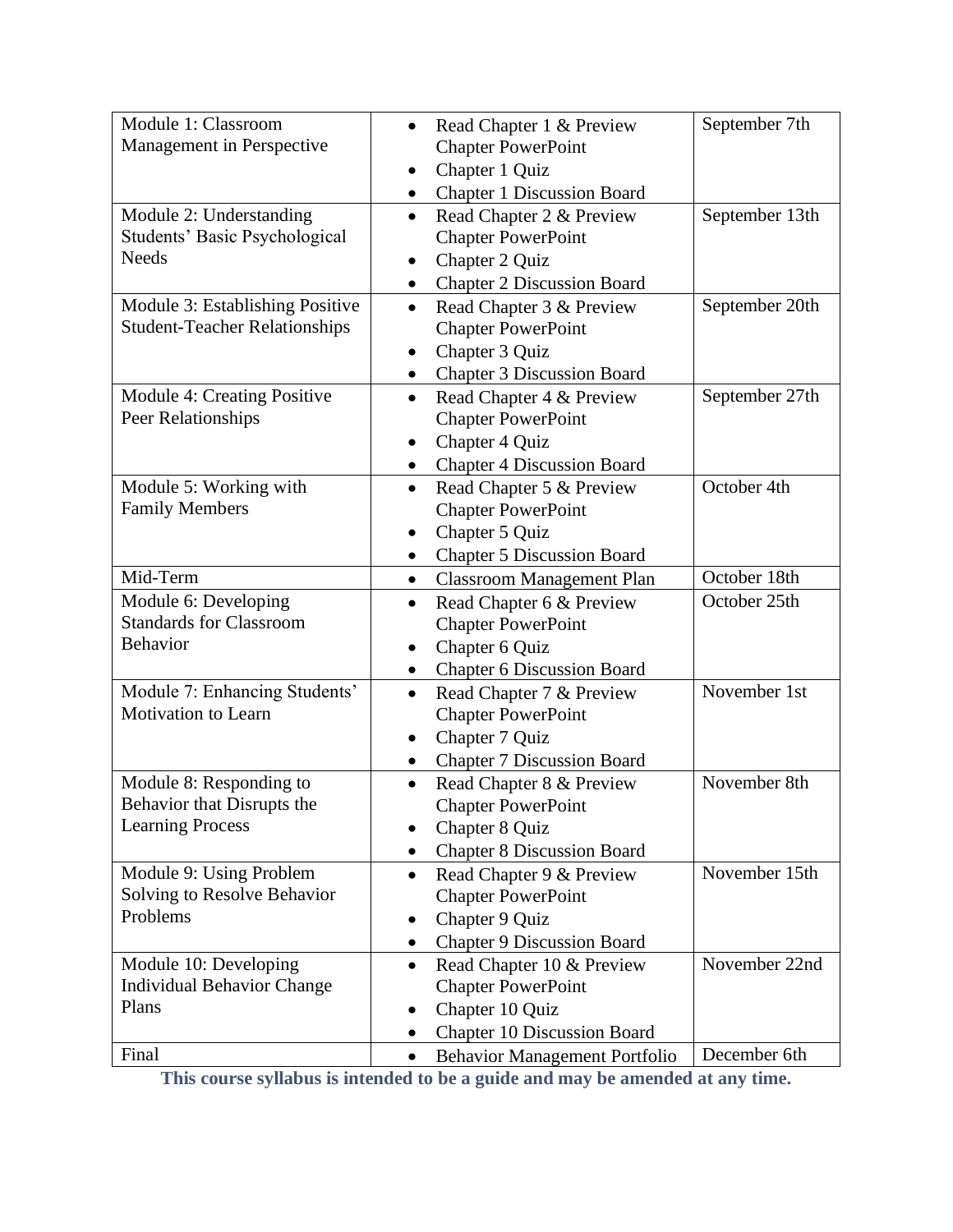*SRSU Distance Education Statement*. Students enrolled in distance education courses have equal access to the university's academic support services, such as library resources, online databases, and instructional technology support. For more information about accessing these resources, visit the SRSU website. Students should correspond using Sul Ross email accounts and submit online assignments through Blackboard, which requires secure login. Students enrolled in distance education courses at Sul Ross are expected to adhere to all policies pertaining to academic honesty and appropriate student conduct, as described in the student handbook. Students in web-based courses must maintain appropriate equipment and software, according to the needs and requirements of the course, as outlined on the SRSU website. Directions for filing a student complaint are located in the student handbook.

#### *Technical Support*

The Support Desk is where you can direct your more technical questions. For example, the Support Desk can help you if you are having issues submitting a document, getting videos to play, or using BlackBoard. The support desk is open 24 hours a day/7 days a week for your convenience.

You can reach the support desk:

- By calling 888.837.6055
- Via email blackboardsupport@sulross.edu
- Using resources from the Technology Support tab within blackboard
- Clicking the Support Desk graphic on the course homepage

#### **Microsoft TEAMS Guidelines: Please refer and follow Distance Learning/TEAMS Guidelines provided in the blackboard course as a participation requirement in this class.**

*SRSU Library Services.* The Bryan Wildenthal Memorial Library in Alpine.

Offers FREE resources and services to the entire SRSU community. Access and borrow books, articles, and more by visiting the library's website, library.sulross.edu. Off-campus access requires logging in with your LobolD and password. Librarians are a tremendous resource for your coursework and can be reached in person, by email (srsulibrary@sulross.edu), or phone (432-837-8123).

**Americans with Disabilities Act:** SRSU Disability Services. Sul Ross State University (SRSU) is committed to equal access in compliance with Americans with Disabilities Act of 1973. It is SRSU policy to provide reasonable accommodations to students with documented disabilities. It is the student's responsibility to initiate a request each semester for each class. Students seeking accessibility/accommodations services must contact Rebecca Greathouse Wren, LPC-S, SRSU's Accessibility Services Coordinator at 432-837-8203 (please leave a message and we'll get back to you as soon as we can during working hours), or email rebecca.wren@sulross.edu. Our office is located on the first floor of Ferguson Hall (Suite 112), and our mailing address is P.O. Box C-122, SUI Ross State University, Alpine. Texas, 79832.

**ACADEMIC INTEGRITY:** Students in this class are expected to demonstrate scholarly behavior and academic honesty in the use of intellectual property. A scholar is expected to be punctual, prepared, and focused; meaningful and pertinent participation is appreciated. Examples